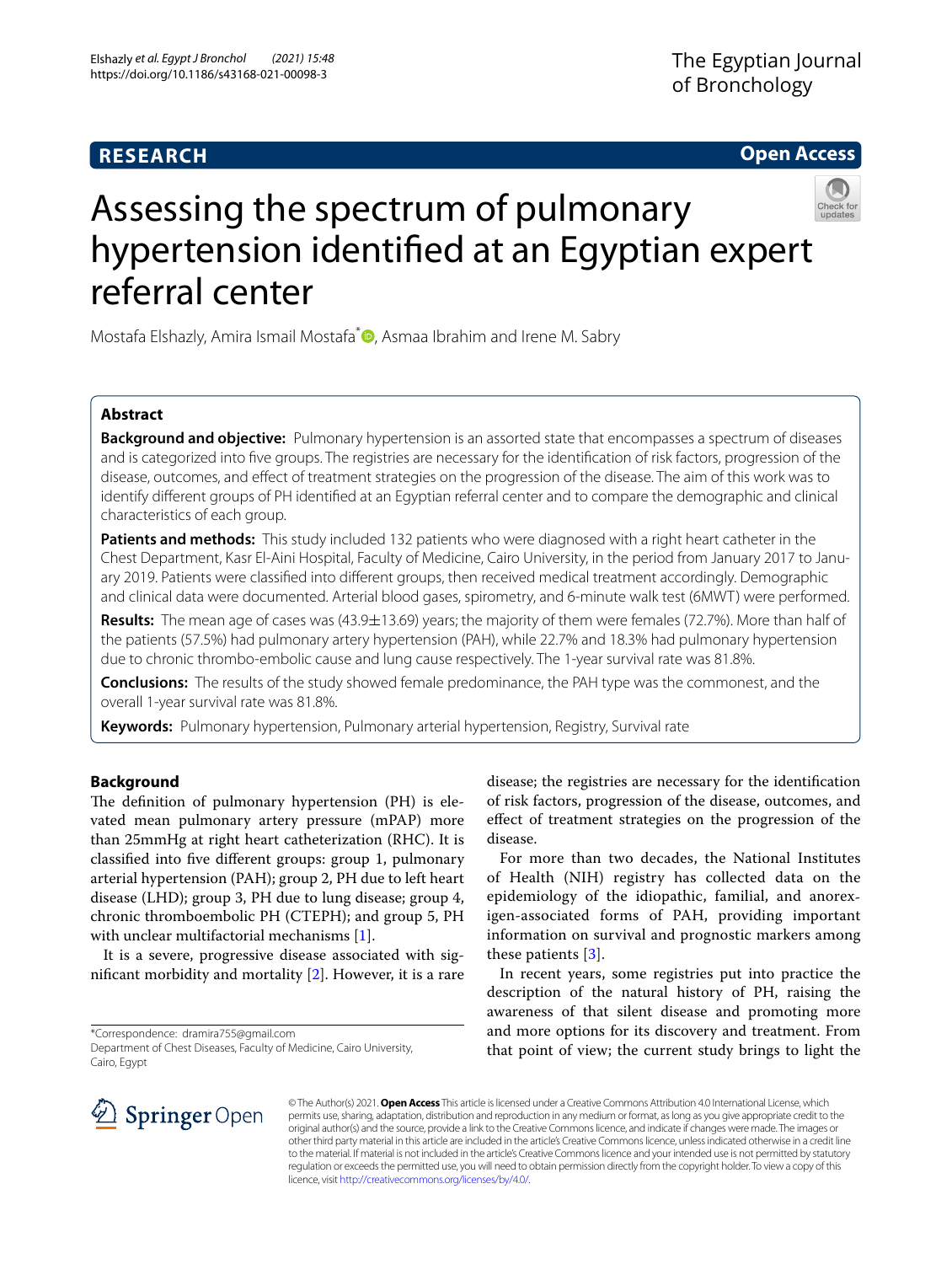Egyptian experience of a single pulmonary hypertension center, identifying the demographic and clinical characteristics of diferent PH groups.

## **Subjects and methods**

#### **Study design and population**

A descriptive retrospective study was conducted in the Chest Department, Kasr El-Aini Hospital, Faculty of Medicine, Cairo University, in the period from January 2017 to January 2019. It involved 132 cases with pulmonary hypertension. Informed written consent was obtained from all participants. The ethical committee of the Faculty of Medicine, Cairo University, approved the study.

#### **Inclusion criteria**

• All patients who were diagnosed by right heart catheter (RHC) to have mean pulmonary artery pressure  $(mPAP) \geq 25$ mmHg.

## **Exclusion criteria**

• Patients refusing the procedure of RHC.

## **Preparation and laboratory evaluation**

All patients were subjected to complete history tacking and clinical evaluation, the dyspnea scale according to NYHA association, complete blood picture, arterial blood gases, spirometry, and 6-minute walk test (6MWT).

#### **Radiological evaluation**

All patients underwent chest high-resolution computerized tomography (HRCT) or CT pulmonary angiography (CTPA), abdominal ultrasound, and echocardiography and ventilation/perfusion (VQ) scan.

## **Right heart catheter**

Swan-Ganz catheter (TriOxTM PA Catheter, 8F, 110cm, J-tip, Heparin coated) was used. In addition to the balloon at the tip for fotation, it consists of an endhole port, a side-hole port 30 cm from the catheter tip. The pressure transducer was set to zero level at the mid-thoracic line with the patient in a supine position, halfway between the anterior sternum and bed surface, which represents the level of the left atrium  $[4]$  $[4]$  $[4]$ .

Under visualization by ultrasound, Swan-Ganz catheter was introduced through the internal jugular vein to obtain pressure measurements in the right atrium, right ventricle, pulmonary artery, pulmonary artery wedge position. To obtain measurements of pulmonary artery wedge pressure (PAWP), the balloon was infated in the right atrium, from where the catheter was advanced until it reaches the PAWP position [\[5](#page-4-4)].

Repeated infations and defations in the wedge position were avoided to avoid pulmonary artery rupture. Mixed venous oxygen saturation (SvO2) was measured while the tip of the catheter was in the pulmonary artery, whereas systemic oxygen saturation was acquired noninvasively by oximetry [\[6](#page-4-5)]. Cardiac output was calculated by the Fick method:

Cardiac output (l∕ min) = oxygen consumption (ml∕ min)

 $/(\Delta A - V O_2 \times 1.36 \times$  Hemoglobin  $(mg/dL) \times 10)$ 

where  $\Delta A$ -V O<sub>2</sub> is the arterial-venous oxygen saturation diference and the constant 1.36 is the oxygen-carrying capacity of hemoglobin (expressed in mL  $O<sub>2</sub>/g$  Hgb). In addition to the evaluation of cardiac output, the cardiac index was calculated as the ratio of cardiac output to body surface area. Pulmonary vascular resistance (PVR) was calculated as:  $PVR = mPAP - mean PAWP$ /cardiac output [\[7](#page-4-6)]. Pulmonary vascular resistance index (PVRI) was calculated as the ratio of PVR to body surface area.

#### **Statistical analysis**

All statistical calculations were done using computer programs Microsoft Excel 2003 (Microsoft Corporation, NY, USA) and SPSS version 17 statistical program (Statistical Package for the Social Science; SPSS Inc., Chicago, IL, USA). A probability value (*p* value) less than 0.05 was considered statistically signifcant.

All comparisons between two groups were performed using Student's *t* test. *P* value <0.05 was considered statistically signifcant.

## **Results**

## **Patient's characteristics**

This study included 132 patients diagnosed by RHC as having pulmonary hypertension, most of them were females (72.7%). The mean age was  $43.9 \pm 13.69$  years (Table [1\)](#page-2-0). The youngest patients were present in groups  $2$ and 3 PHT, hence the mean age in these two groups was 28 and 33 years respectively.

## **Clinical and laboratory evaluation in diferent groups**

In the current study; the most common group was PAH (57.5%, *n*=76), followed by CTEPH (22.7%, *n*=30), group 3 (18.3%, *n*=24), then group 2 PH due to left ventricular dysfunction  $(1.5\%, n=2)$  $(1.5\%, n=2)$  $(1.5\%, n=2)$  (Table 1). The mean distance in performing  $6MWT$  was  $209\pm120m$ . The majority of cases presented by grade III of dyspnea (60.6%, *n*=80),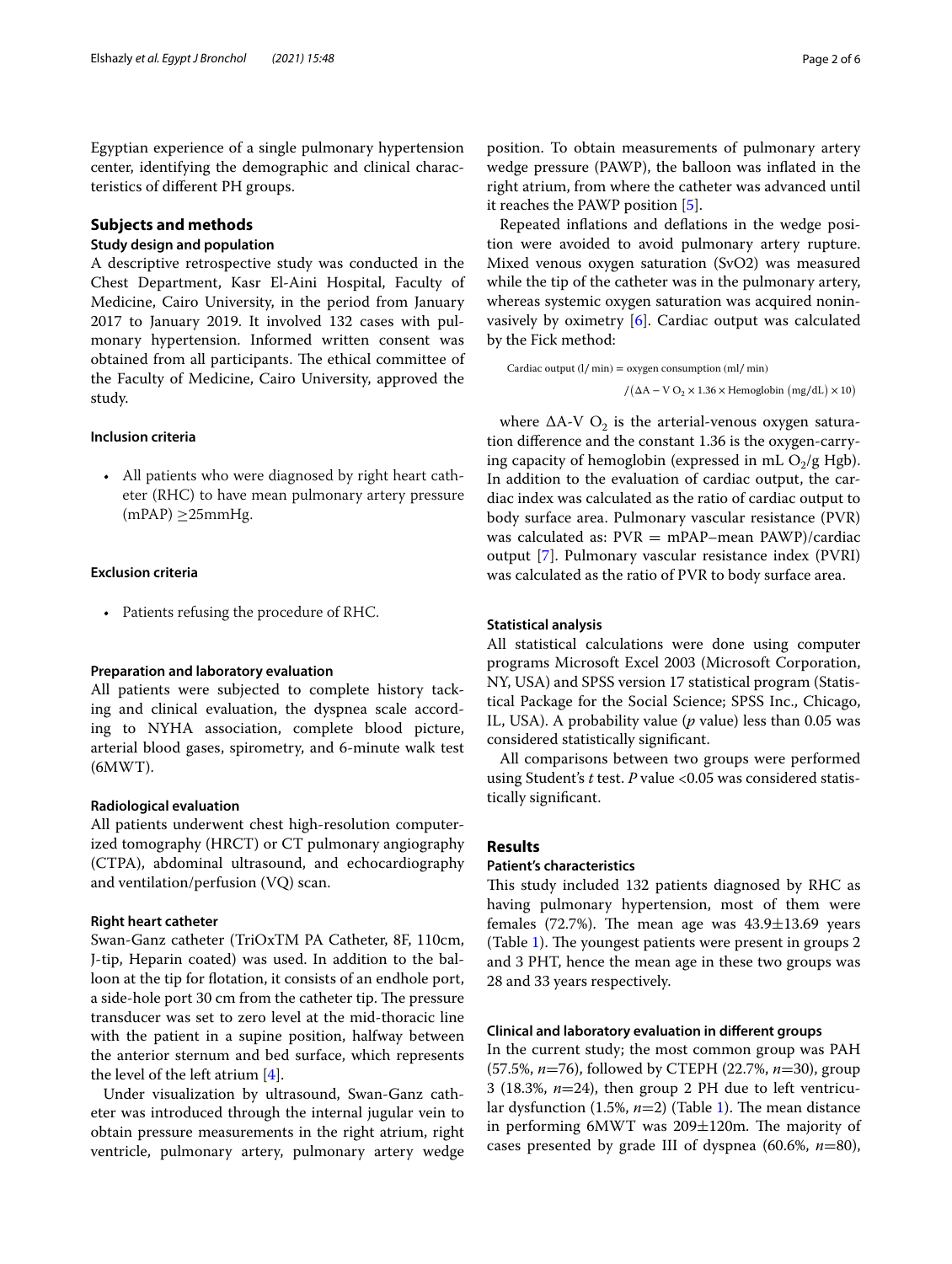## <span id="page-2-0"></span>**Table 1** Patients' characteristics (*n*=132)

| Age (years)       | 43.9±13.69 |
|-------------------|------------|
| Sex distribution  |            |
| Female            | 96 (72.7%) |
| Male              | 36 (27.3%) |
| <b>PHT</b> groups |            |
| Group 1           | 76 (57.5%) |
| Group 2           | 2(1.5%)    |
| Group 3           | 24 (18.3%) |
| Group 4           | 30 (22.7%) |
| <b>Females</b>    |            |
| Group 1           | 74%        |
| Group 2           | 100%       |
| Group 3           | 83%        |
| Group 4           | 60%        |
| Age (years)       |            |
| Group 1           | 42.5       |
| Group 2           | 33         |
| Group 3           | 23         |
| Group 4           | 42         |

Continuous data expressed as mean  $\pm$  standard deviation

*PHT* pulmonary hypertension

and the rest of them were grades II and IV (28.7%, *n*=38 and 10.7%, *n*=14, respectively) (Table [2\)](#page-2-1).

# **General and hemodynamic characteristics in PAH and CTEPH groups and its correlation with survival**

The hemodynamic parameters of the two biggest groups are summarized in (Table [3\)](#page-2-2).

Mean 6MWT distance was 209m±120m. After 1 year, the mean distance was 244m±127m.

After 1 year follow-up, the overall survival rate in all cases was 81.8%. All patients (*n*=2) in group 2 were still alive, while survival in groups 1, 3, and 4 was 89.4%, 66.6%, and 73.3%, respectively (Table  $4$ ). The present study found the mean age of survivors to be  $42.4 \pm 14.3$ years in PAH and 40.2±9.8 years in CTEPH, while in the non-survivors, it was  $40.7 \pm 12.5$  years in PAH (*p*>0.05) and 47±20.7 years in CTEPH (*p*>0.05). Moreover, in PAH, the mean 6MWT distance in survivors was

<span id="page-2-1"></span>

| <b>NYHA score</b> |             |
|-------------------|-------------|
| Ш                 | 38 (28.7%)  |
| Ш                 | 80 (60.6%)  |
| IV                | 14 (10.7%)  |
| 6MWD (meters)     | $709 + 120$ |

Continuous data expressed as mean  $\pm$  standard deviation *6MWD* 6-minute walk distance

#### <span id="page-2-2"></span>**Table 3** Hemodynamic parameters of PAH and CTEPH groups

| PAH $(n=76)$                 | CTEPH $(n=30)$ |  |
|------------------------------|----------------|--|
| $13.1 \pm 5.5$               | $15.6 \pm 7$   |  |
| $3.6 \pm 3.9$                | $5.07 + 4$     |  |
| $7.5 + 5$                    | $9.93 + 5.5$   |  |
| $85.8 \pm 23$                | $81.6 \pm 27$  |  |
| $3.2 + 4$                    | $2.4 \pm 3.1$  |  |
| 38.2±12                      | $33.2 + 16.8$  |  |
| $54.29 + 14.2$               | $50.13 \pm 11$ |  |
| $8.3 \pm 2.5$                | 7.87±3.48      |  |
| $60.25 + 12.3$               | $61 + 12.7$    |  |
| $4.34 + 2$                   | $4.47 + 1.68$  |  |
| $2.37 + 1$                   | $2.37 + 0.8$   |  |
| $13.1 \pm 8$<br>$9.3 + 4.37$ |                |  |
| $7.6 \pm 5.5$                | $4.89 \pm 2.3$ |  |
|                              |                |  |

Pressures in mmHg. CO in liters/minute. CI in liters/minute/meter<sup>2</sup>. PVR in Wood units. PVRI in Wood units.meter<sup>2</sup>

Continuous data expressed as mean  $\pm$  standard deviation

*PAH* pulmonary arterial hypertension, *CTEPH* chronic thrombo-embolic pulmonary hypertension, *sRAP* systolic right atrial pressure, *dRAP* diastolic right atrial pressure, *mRAP* mean right atrial pressure, *sRVP* systolic right ventricular pressure, *dRVP* diastolic right ventricular pressure, *mRVP* mean right ventricular pressure, *mPAP* mean pulmonary artery pressure, *PAWP* pulmonary artery wedge pressure, *SvO2* systemic mixed venous oxygen saturation, *CO* cardiac output, *CI* cardiac index, *PVR* pulmonary vascular resistance, *PVRI* pulmonary vascular resistance index

 $232.9\pm113.6$ m while it was  $131.2\pm123$ m in non-survivors (*p*>0.05). On the other hand, the mean 6MWT distance in survivors with CTEPH was 238.5±100.5m while it was  $141\pm128.4$ m in non-survivors ( $p > 0.05$ ). Hence, there was an insignifcant role of age and 6MWT in predicting the survival in each group.

Moreover, considering the relation between survival and patients' hemodynamic parameters, we found no statistically signifcant diferences (*p*>0.05) between survivors and non-survivors (Table [5](#page-3-0)).

## **Discussion**

Pulmonary hypertension is defned as an increase in mean pulmonary arterial pressure (mPAP)  $\geq$ 25 mmHg at rest as assessed by right heart catheterization (RHC) [[8\]](#page-5-0). Although 5 PH groups are recognized, the majority of studies in PH have focused on PAH and CTEPH. The aim

<span id="page-2-3"></span>

|  |  |  |  | Table 4 Survival rate in 1-year follow-up |  |
|--|--|--|--|-------------------------------------------|--|
|--|--|--|--|-------------------------------------------|--|

| <b>PHT</b> groups | <b>Survival</b> | <b>Mortality</b> |  |
|-------------------|-----------------|------------------|--|
| Group 1           | 89.4%           | 10.6%            |  |
| Group 2           | 100%            | $0\%$            |  |
| Group 3           | 66.6%           | 33.4%            |  |
| Group 4           | 73.3%           | 26.7%            |  |

*PHT* pulmonary hypertension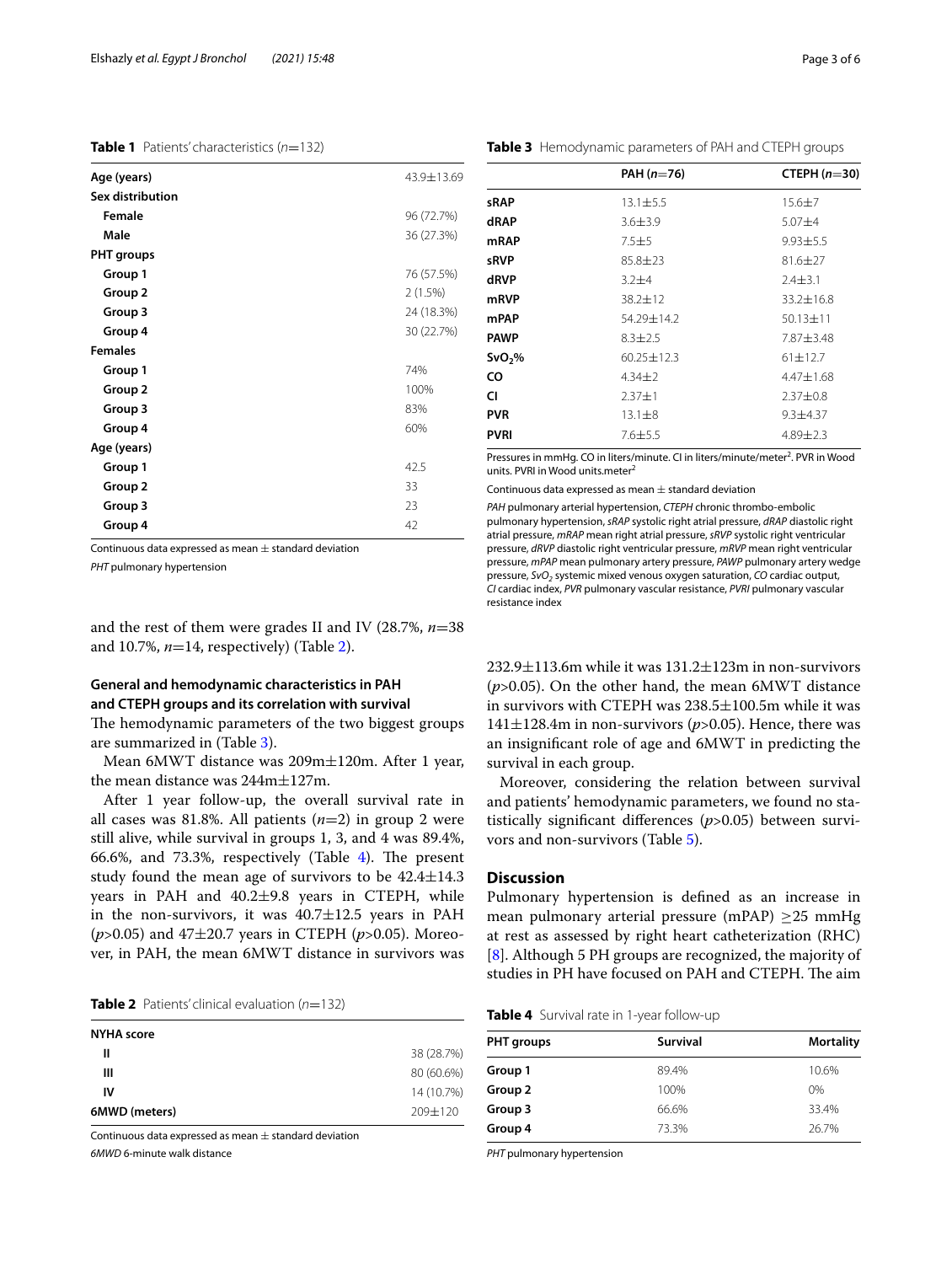| Parameter          | PAH $(n=76)$     |                      |       | CTEPH $(n=30)$   |                      |       |
|--------------------|------------------|----------------------|-------|------------------|----------------------|-------|
|                    | <b>Survivors</b> | <b>Non-survivors</b> | р     | <b>Survivors</b> | <b>Non-survivors</b> | p     |
| Age                | $42.4 \pm 14.3$  | $40.7 \pm 12.5$      | 0.81  | $40.2 + 9.8$     | $47 + 20.7$          | 0.46  |
| 6MWD               | $232.9 + 113.6$  | $131.2 + 123$        | 0.116 | $238.5 + 100.5$  | $141 + 128.4$        | 0.139 |
| mPAP               | 54.35±14.7       | $53.75 \pm 10.6$     | 0.962 | $50.1 + 11.39$   | $50.2 + 13.2$        | 0.951 |
| <b>mRAP</b>        | $6.9 + 4.6$      | $12.5 \pm 6.9$       | 0.73  | $8.8 + 5.1$      | $12.2 \pm 6.3$       | 0.21  |
| mRVP               | 38±12.4          | $40.2 \pm 11.4$      | 0.739 | $30.5 \pm 19.5$  | 38.6±8.6             | 0.42  |
| <b>PAWP</b>        | $8.15 \pm 2.4$   | $9.7 \pm 3.5$        | 0.278 | $9.2 \pm 2.9$    | $5.2 + 3.1$          | 0.054 |
| SvO <sub>2</sub> % | $60.05 \pm 12.2$ | $62 \pm 15.2$        | 0.66  | 63.9±11.5        | $55.2 + 14.5$        | 0.32  |
| <b>CI</b>          | $2.32 \pm 1.04$  | $2.9 \pm 0.4$        | 0.08  | $2.4 \pm 0.8$    | $2.3 \pm 1.03$       | 0.53  |
| <b>PVR</b>         | $13.7 + 8.2$     | $7.9 \pm 2.7$        | 0.199 | $8.9 + 5.1$      | $9.9 \pm 3.06$       | 0.94  |

<span id="page-3-0"></span>**Table 5** Comparison between survivors and non-survivors of PAH and CTEPH groups

Age in years. Distance in meters. Pressures in mmHg. CI in liters/minute/meter<sup>2</sup>. PVRI in Wood units.meter<sup>2</sup>

Continuous data expressed as mean  $\pm$  standard deviation

*PAH* pulmonary arterial hypertension, *CTEPH* chronic thrombo-embolic pulmonary hypertension, *6MWD* 6-minute walk distance, *mPAP* mean pulmonary artery pressure, *mRAP* mean right atrial pressure, *mRVP* mean right ventricular pressure, *PAWP* pulmonary artery wedge pressure, *SvO<sub>2</sub>* systemic mixed venous oxygen saturation, *CI* cardiac index, *PVR* pulmonary vascular resistance

of this study was to identify diferent groups of PH and assess the survival among its diferent groups.

As mentioned before, the most common group was PAH (57.5%, *n*=76), followed by CTEPH (22.7%, *n*=30), then group 3 (18.3%,  $n=24$ ). The least cases were those of group 2 PH due to left ventricular dysfunction (1.5%, *n*=2) because those patients are usually diagnosed and managed by cardiologists and are not referred to our center. Group 1 (PAH) had a lower share than in COM-PERA (Comparative, Prospective Registry of Newly Initiated Therapies for Pulmonary Hypertension), a prospective European registry in 28 centers in 6 countries, in which 71% of all patients had PAH and 29% had non-PAH-PH [[8\]](#page-5-0). On the other hand, in ASPIRE registry that enrolled 1344 patients, the commonest group was PAH (49.62%), followed by CTEPH (20%), group 3 (14.7%), group 2 (12.98%), and the least common was group 5  $(2.6\%)$  [\[9](#page-5-1)].

Furthermore, the Giessen Pulmonary Hypertension Registry enrolled 2067 patients; 33.1% had PAH, 14.9% had PH due to left heart disease, 26.4% had PH due to lung disease, 22.2% had CTEPH, and 3.4% had group 5 PH [[10\]](#page-5-2). The percentage of PAH in this study was higher than those of ASPIRE registry and Giessen registry, but lower than that of COMPERA, which may be due to different sample sizes in each study.

Female predominance was reported in the current work; 72.7% of the cases were females while 27.3% were males. That came in accordance with ASPIRE registry, in which female predominance of 62% was also reported [\[9](#page-5-1)]. Moreover, in the Giessen Pulmonary Hypertension Registry, the female percentage was 58.94% with a female-tomale ratio of 1.24:1 [\[10](#page-5-2)].

In the same line, the National Registry evaluating the characterization of Primary Pulmonary Hypertension (US-NIH) which enrolled 187 PAH patients from 32 centers, women were more frequently afected, with a female predominance of 63% [\[3\]](#page-4-2). Another French registry enrolled 674 PAH cases; females were 65% [\[11](#page-5-3)]. In addition, REVEAL registry showed marked female predominance (80% of PAH)  $[12]$  $[12]$ . There was a female predominance in all registries of PAH, and this can be explained by the role for hormonal infuences (particularly estrogen) in the pathogenesis of PAH, as estrogen may promote cellular proliferation [[13](#page-5-5)].

Considering the age of patients with PH, the mean age of all patients in this study was  $43\pm13.69$  years which was lower than that of ASPIRE registry and Giessen registry, in which the mean age at diagnosis was  $59\pm17$  years and 59.6 years respectively [\[9](#page-5-1), [10](#page-5-2)]. In the same line, French and REVEAL registries reported higher age of patients, with a mean age of  $50\pm15$  years and  $53\pm14$  years, respectively [\[11,](#page-5-3) [12](#page-5-4)].

On the other hand; the mean age of PAH was lower than the current study, as it was  $36\pm15$  and  $36\pm9$  years in US-NIH and Saudi registry respectively [\[3](#page-4-2), [14\]](#page-5-6). This could be explained by diferent demographics and awareness.

In the present work, 28.7% of cases presented with grade II dyspnea, 60.6% with grade III dyspnea, and 10.7% with grade IV dyspnea. That came in harmony with ASPIRE and Giessen registry: dyspnea grade III counted for 65% of cases in both registries, while grade IV was 16% and 22%, respectively [\[9,](#page-5-1) [10\]](#page-5-2). Moreover, in the REVEAL registry, dyspnea grade III was 50% and grade IV was 5.6%  $[12]$  $[12]$ . These differences may be due to a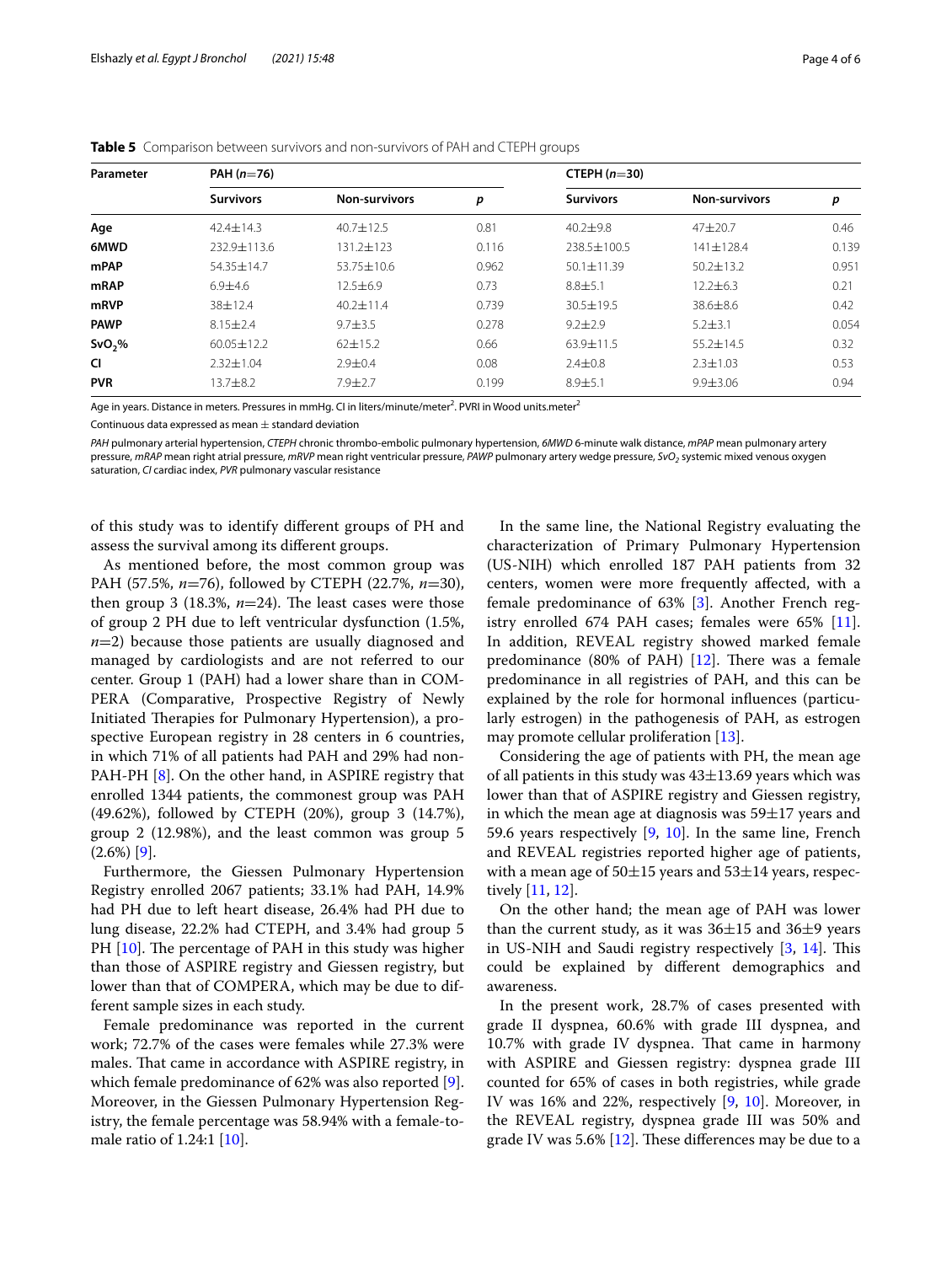lack of awareness and the vague symptoms of PH, which may delay seeking medical advice.

In the present work, 1-year survival rate in all cases was 81.8%. However, the ratio was diferent among the diferent groups; 89.4% in group 1, 100% in group 2, 66.6% in group 3 and 73.3% in group 4. That came in agreement with ASPIRE registry, in which the 1-year survival rate was 88% for group 1, 90% for group 2, 65% for group 3, 89% for group 4, and 84% for group 5 [\[9](#page-5-1)].

In the Giessen registry, the 1-year survival rate was 85.5%, with 1-year survival rate of 88.2% for those with PAH, 86.7% for group 2, 79.5% for patients with group 3, and 89.2% for group 4 [\[10\]](#page-5-2). Moreover, in US-NIH and French registry, the 1-year survival rate was 68% and 89.3%, respectively  $[3, 11]$  $[3, 11]$  $[3, 11]$ . The lower rate of survival in our study could be explained by the presence of advanced management in the developed countries rather than the developing countries and delayed seeking of medical advice in the developing countries. On the other hand, the higher rate of survival in comparison with US-NIH was attributed to the fact that that registry was in the era before the development of specifc therapy.

Regarding the hemodynamics, the mean mPAP was  $54.29 \pm 14.2$  mmHg in PAH and  $50.13 \pm 11$  mmHg in CTEPH. This was similar to other registries [\[9](#page-5-1), [10,](#page-5-2) [12\]](#page-5-4).

In the present study, there were insignifcant roles of age and 6MWT in predicting the survival in each group, which came in contrast with the Giessen registry which stated that the age less than 50 years and 6MWT distance more than 390 m were predictive of survival [[10\]](#page-5-2).

#### **Limitations**

The present is study is limited by the small number of patients in group 2 (PH due to left heart disease). However, as mentioned before, those patients are usually diagnosed and managed by cardiologists and are not routinely referred to our center.

## **Conclusions**

We concluded that there is a female predominance in patients diagnosed with PH, the mean age was  $43.9 \pm 13.6$ years, PAH was the most common group (57.5%) and group 2 PH was the least common (1.5%). Moreover, the overall 1-year survival rate was 81.8%. Age, 6MWT, and hemodynamic parameters did not have a signifcant role in predicting survival in our study.

#### **Abbreviations**

6MWT: 6-minute walk test; CI: Cardiac index; CO: Cardiac output; CTEPH: Chronic thrombo-embolic pulmonary hypertension; CTPA: Computerized tomography pulmonary angiography; HRCT: High-resolution computerized tomography; LHD: Left heart disease; mPAP: Mean pulmonary artery pressure; PAH: Pulmonary arterial hypertension; PAWP: Pulmonary artery wedge

pressure; PH: Pulmonary hypertension; PVR: Pulmonary vascular resistance; PVRI: Pulmonary vascular resistance index; RHC: Right heart catheterization; SvO<sub>2</sub>: Mixed venous oxygen saturation; VQ: Ventilation/perfusion.

#### **Acknowledgements**

Not applicable.

#### **Authors' contributions**

*ME* designed the study and supervised the whole work. *AIM* performed data analysis and submitted the manuscript. *AI* collected clinical data and coordinated sample collection and statistics. *IMS* supervised the collection of clinical data and wrote the manuscript. All authors read and approved all of the fnal manuscript.

#### **Funding**

This research received no specifc grant from any funding agency from commercial or not-for-proft sectors.

#### **Availability of data and materials**

The datasets generated during the current study are not publicly available due to hospital policies and because the data will be used in future research to generate a nationwide registry. However, these datasets are available from the corresponding author on reasonable request.

#### **Declarations**

#### **Ethics approval and consent to participate**

The authors assert that this work complies with the ethical standards of the relevant national guides on care and has been approved by the ethics committee of the Faculty of Medicine, Cairo University.

#### **Consent for publication**

Not applicable.

#### **Competing interests**

The authors declare that they have no competing interests.

Received: 8 September 2021 Accepted: 12 October 2021 Published online: 04 November 2021

#### **References**

- <span id="page-4-0"></span>1. Simonneau G, Galie N, Rubin LJ, Langleben D, Seeger W, Domenighetti G, Gibbs S, Lebrec D, Speich R, Beghetti M, Rich S (2004) Clinical classifcation of pulmonary hypertension. J Am Coll Cardiol 43(12 Supplement):S5–S12
- <span id="page-4-1"></span>2. Moreira EM, Gall H, Leening MJ, Lahousse L, Loth DW, Krijthe BP, Kiefte-de Jong JC, Brusselle GG, Hofman A, Stricker BH, Ghofrani HA, Franco OH, Felix JF (2015) Prevalence of Pulmonary Hypertension in the General Population: The Rotterdam Study. PLoS One 10(6):e0130072
- <span id="page-4-2"></span>3. Rich S, Dantzker DR, Ayres SM, Bergofsky EH, Brundage BH, Detre KM, Fishman AP, Goldring RM, Groves BM, Koerner SK, Levy PC (1987) Primary pulmonary hypertension: a national prospective study. Ann Intern Med 107(2):216–223
- <span id="page-4-3"></span>4. Kovacs G, Avian A, Pienn M, Naeije R, Olschewski H (2014) Reading pulmonary vascular pressure tracings. How to handle the problems of zero leveling and respiratory swings. Am J Respir Crit Care Med 190(3):252–257
- <span id="page-4-4"></span>5. Hoeper MM, Gall H, Seyfarth HJ, Halank M, Ghofrani HA, Winkler J, Golpon H, Olsson KM, Nickel N, Opitz C, Ewert R (2009) Long-term outcome with intravenous iloprost in pulmonary arterial hypertension. Eur Respir J 34(1):132–137
- <span id="page-4-5"></span>6. Mathier MA (2011) The nuts and bolts of interpreting hemodynamics in pulmonary hypertension associated with diastolic heart failure. Advances in Pulm Hypertens 10(1):33–40
- <span id="page-4-6"></span>7. Grossman W (2006) Blood flow measurement: cardiac output and vascular resistance. In: Grossman's Cardiac Catheterization, Angiography, and Intervention. Lippincott Williams & Wilkins, Philadelphia, pp 148–162